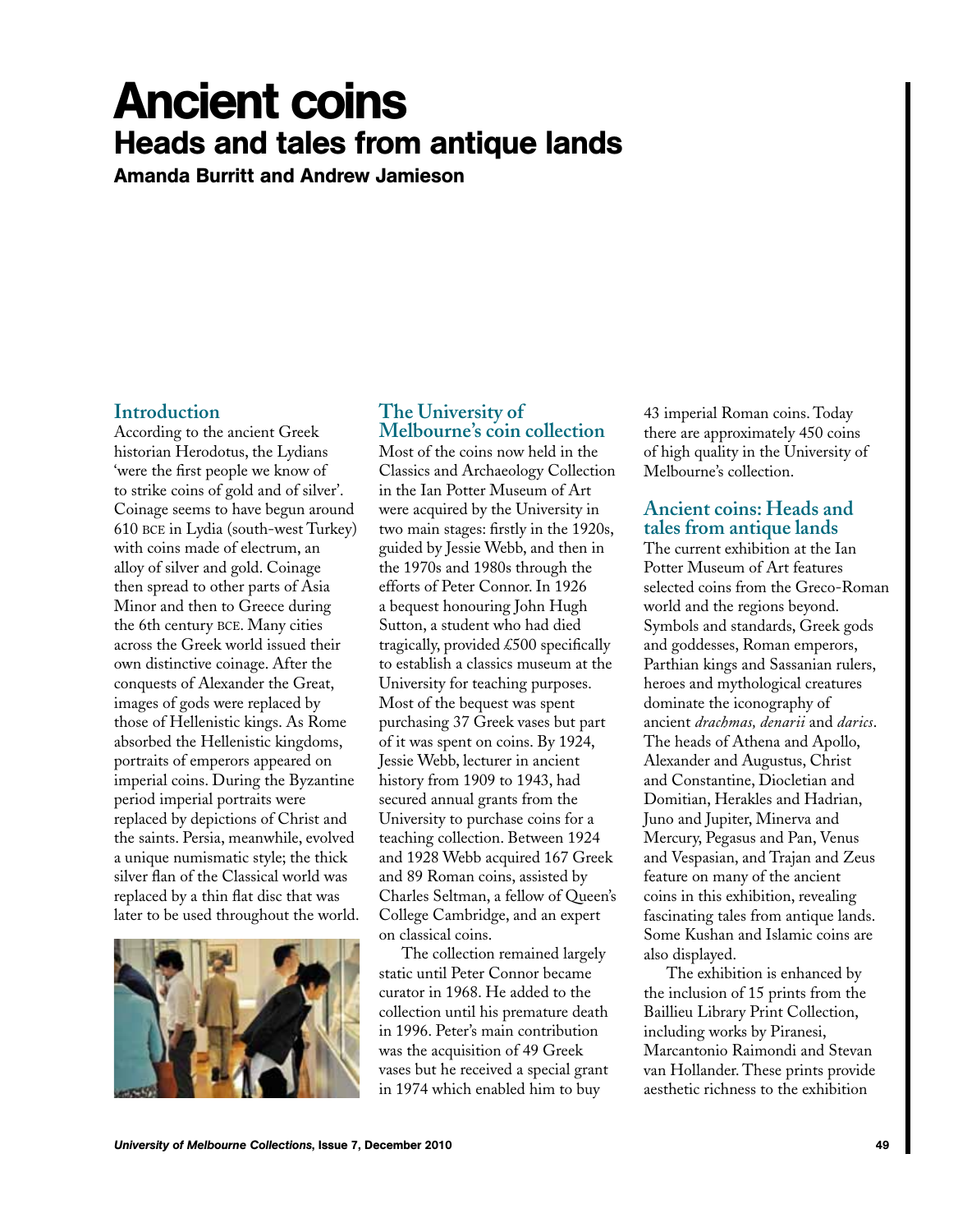**Previous page:** Guests at the official opening of the exhibition *Ancient coins: Heads and tales from antique lands*, Classics and Archaeology Gallery, Ian Potter Museum of Art, University of Melbourne, Tuesday 26 October 2010.

**Right:** Examples of exhibition cabinets and prints in the exhibition *Ancient coins: Heads and tales from antique lands*, Classics and Archaeology Gallery, Ian Potter Museum of Art, University of Melbourne.



design but they also highlight the ongoing significance of classical imagery in western art.

## **Selected highlights of the exhibition**

The Classical period saw Greek coinage reach a high level of technical and aesthetic quality. Larger cities now produced a range of fine silver and gold coins, most bearing a portrait of their patron god or goddess or a legendary hero on one side, and a symbol of the city on the other. The use of inscriptions on coins also began, usually the name of the issuing city.



Silver tetradrachm with head of Athena; and owl, Attica (Athens), c.393–339 bce. Reg. no. 1949.0009, purchased 1949, Classics and Archaeology Collection, University of Melbourne Art Collection.

Attica was one of the most important regions in the ancient Greek world. The Athenian tetradrachm was stamped with the head of Athena on the obverse, and on the reverse, the image of an owl, the iconographic symbol of the Athenian polis, with

a sprig of olive and a crescent moon. Athena, goddess of wisdom, was the patron deity of Athens. Athens was bestowed upon Athena by Zeus following a competition to determine who would be the protector of the city. Athena and Poseidon competed for the affections of the Greeks, each providing one gift: Poseidon gave a horse and Athena bestowed the olive tree. The Greeks preferred her gift and named the city after her. The olive spray represents the economic prosperity of Athens and was symbolic of victory. Athena's symbol was the owl, a creature associated with wisdom.



Silver stater with head of Athena wearing Corinthian helmet; and flying Pegasus, Acarnania, c.250–167 bce. Sylloge Graecorum ΓΣΚΣΒ, Melbourne.

In antiquity Corinthia was an important city-state, located on the Isthmus of Corinth, the narrow stretch of land that joins the Peloponnesus to the mainland of Greece. According to mythology, the city was founded by Corinthos,

a descendant of the god Helios (the sun). A feature of Corinthian coinage is the depiction of Pegasus. In Greek mythology, Pegasus was a winged horse born from the severed head of the gorgon Medusa when she was pregnant by Poseidon. Pegasus was captured and tamed at Corinth by Bellerophon. Athena in Corinthian helmet also appears on the coinage of Corinth.



Bronze denarius with head of Trajan; and figure of Justice with scales, Roman, 98–117 ce. Reg. no. 2009.0291, David and Marion Adams Collection, University of Melbourne Art Collection.

Roman coins appeared in about 280 bce. Roman mints were distributed widely across the empire, and coins were sometimes used for propaganda purposes and the propagation of myths. The populace often learned of a new Roman emperor when coins appeared with the new emperor's portrait. Trajan, a powerful military emperor of the early 2nd century, was depicted on many coins. The example illustrated features the personification of Justice on the reverse.